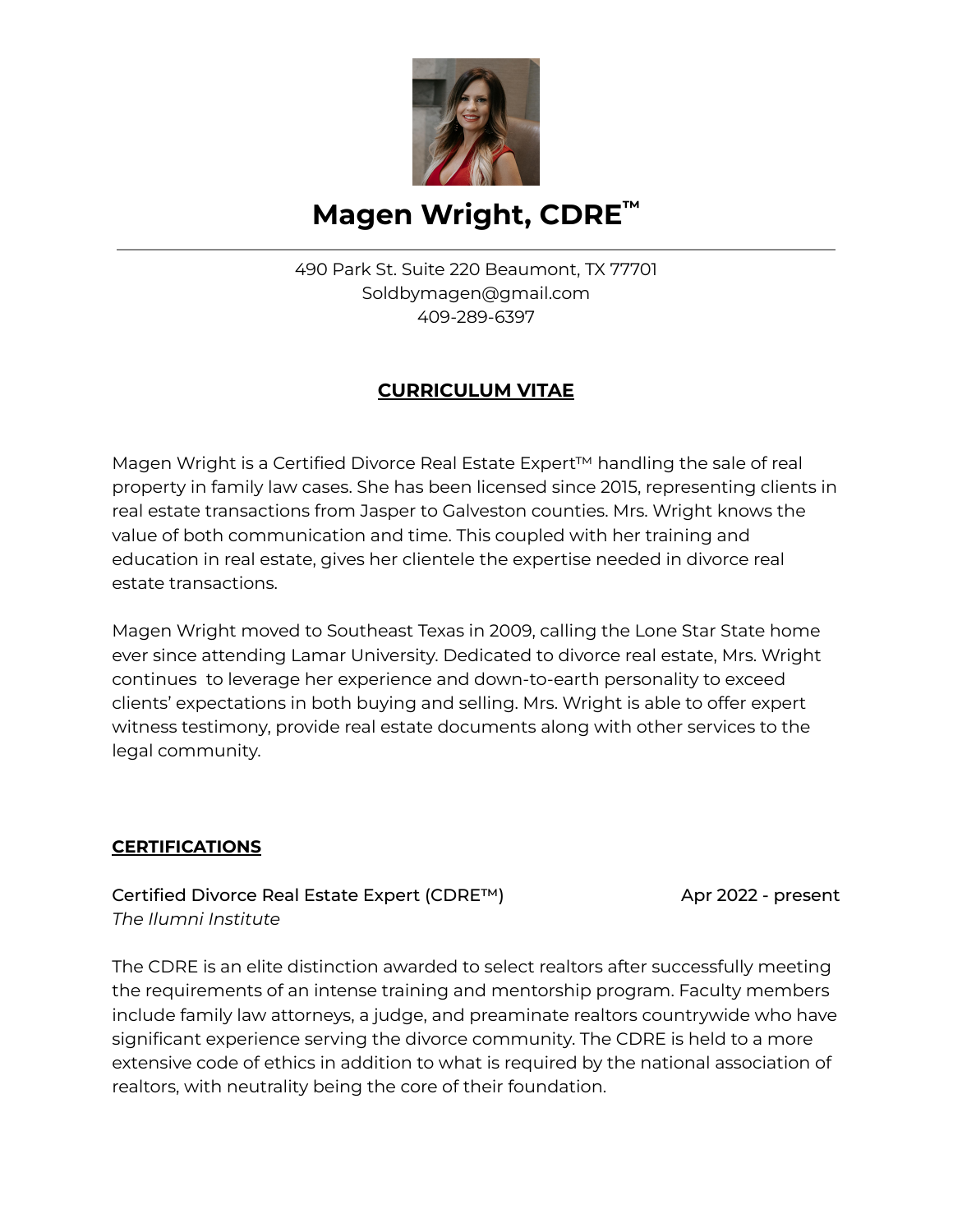## Magen Wright, CDRE<sup>™</sup>

- Anatomy of Divorce
- Divorce Court 101
- The Psychology of Neutrality and Bias
- The Ethics of CDREs
- Qualifying as an Expert
- The CDRE Listing Model
- Landscape of Divorce Finance
- How to Sell a House in Conflict
- CDRE Fair Market Valuations

### **EDUCATION**

| <b>Certified Divorce Real Estate Expert</b><br>Ilumni Institute<br>$\bullet$ | 2022        |
|------------------------------------------------------------------------------|-------------|
| <b>Real Estate License</b>                                                   | 2015        |
| <b>Austin Institute</b><br>$\bullet$                                         |             |
| <b>Respiratory Care</b>                                                      | 2011 - 2014 |
| • Lamar Institute of Technology                                              |             |
| <b>Continuing Education</b>                                                  |             |
| <b>Texas Contracts Update</b><br>$\bullet$                                   | 2021        |
| Legal Update   &   <br>$\bullet$                                             | 2021        |
| Kickstart Your Marketing<br>$\bullet$                                        | 2021        |
| Real Estate Finance for Agents<br>$\bullet$                                  | 2019        |
| Legal Update   &   <br>$\bullet$                                             | 2019        |
| Financing the Buyer<br>$\bullet$                                             | 2019        |
| <b>Marketing Basics</b><br>$\bullet$                                         | 2019        |
| Real Estate Marketing: Negotiation Techniques<br>$\bullet$                   | 2017        |
| Legal Update   &   <br>$\bullet$                                             | 2017        |
| Real Estate Law I                                                            | 2017        |

#### **PROFESSIONAL BACKGROUND**

#### Real Estate Professional and Tunnel and Tunnel and Tunnel 2020 - present

#### *Connect Realty*

● Hall of Fame 2021